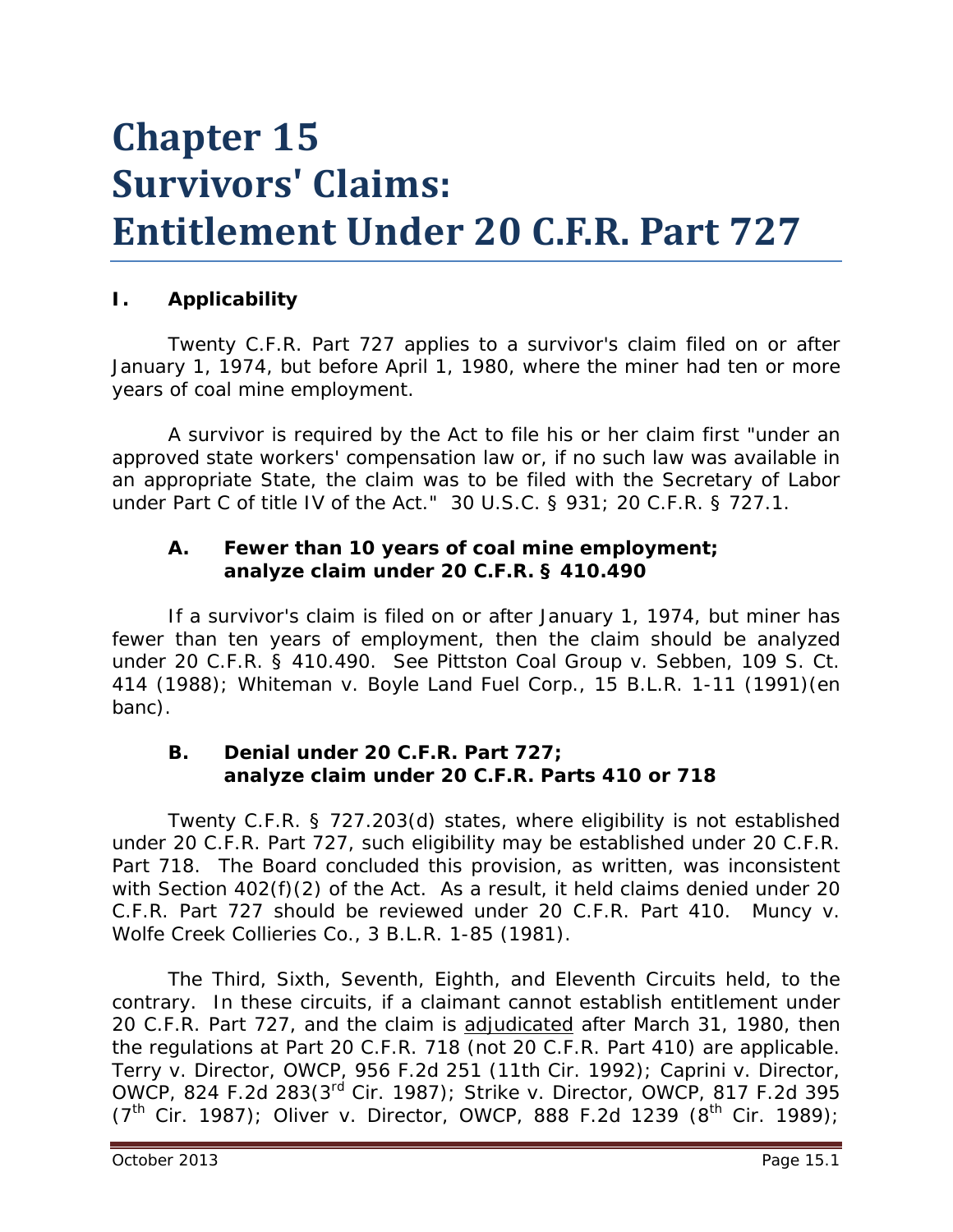*Knuckles v. Director, OWCP*, 869 F.2d 996 (6th Cir. 1989). Thus, *Muncy* controls only in claims arising outside of the jurisdiction of these circuits.

#### **C. Rebuttal under subsection (b)(2) precludes entitlement under 20 C.F.R. Parts 410 and 718**

Rebuttal under 20 C.F.R. § 727.203(b)(2) precludes entitlement under 20 C.F.R. Parts 410 and 718. *Wheaton v. North American Coal Corp.*, 8 B.L.R. 1-21 (1985) (consideration under 20 C.F.R. Part 410 precluded); *Shupe v. Director, OWCP*, 12 B.L.R. 1-200 (1989) (consideration under 20 C.F.R. Part 718 precluded).

#### **D. Rebuttal under subsection (b)(3) or (b)(4) precludes entitlement under 20 C.F.R. Part 410**

Rebuttal under 20 C.F.R. § 727.203(b)(3) or (b)(4) precludes entitlement under 20 C.F.R. Part 410. *Pastva v. The Youghiogheny and Ohio Coal Co.*, 7 B.L.R. 1-829 (1985) (rebuttal at (b)(3) addressed); *Lefler v. Freeman United Coal Co.*, 6 B.L.R. 1-579 (1983) (rebuttal at (b)(4) addressed).

### **II. The regulation**

A survivor's claim is analyzed in the same manner as a living miner's claim under 20 C.F.R. Part 727 except, in the case of a survivor, lay evidence may, in certain circumstances, be used to establish total disability due to pneumoconiosis, or death due to pneumoconiosis. 20 C.F.R. § 727.203(a)(5).

Invocation under 20 C.F.R. § 727.203(a) gives rise to the following two interim presumptions in a survivor's claim: (1) the miner was totally disabled due to pneumoconiosis at the time of death; and (2) the miner's death was due to pneumoconiosis. 20 C.F.R. § 727.203(a). See *also Jennings v. Brown Badgett, Inc.*, 9 B.L.R. 1-94 (1986); *Conners v. Director, OWCP*, 7 B.L.R. 1-482 (1984).

There is one other presumption found at 20 C.F.R. Part 727, which is applicable to survivors' claims. The provisions at 20 C.F.R. § 727.204(a) set forth a rebuttable presumption of entitlement to survivor's benefits and provide, "In the case of a miner who died on or before March 1, 1978, who was employed for 25 years or more in one or more coal mines prior to June 30, 1971, the eligible survivors of such miner shall be entitled to the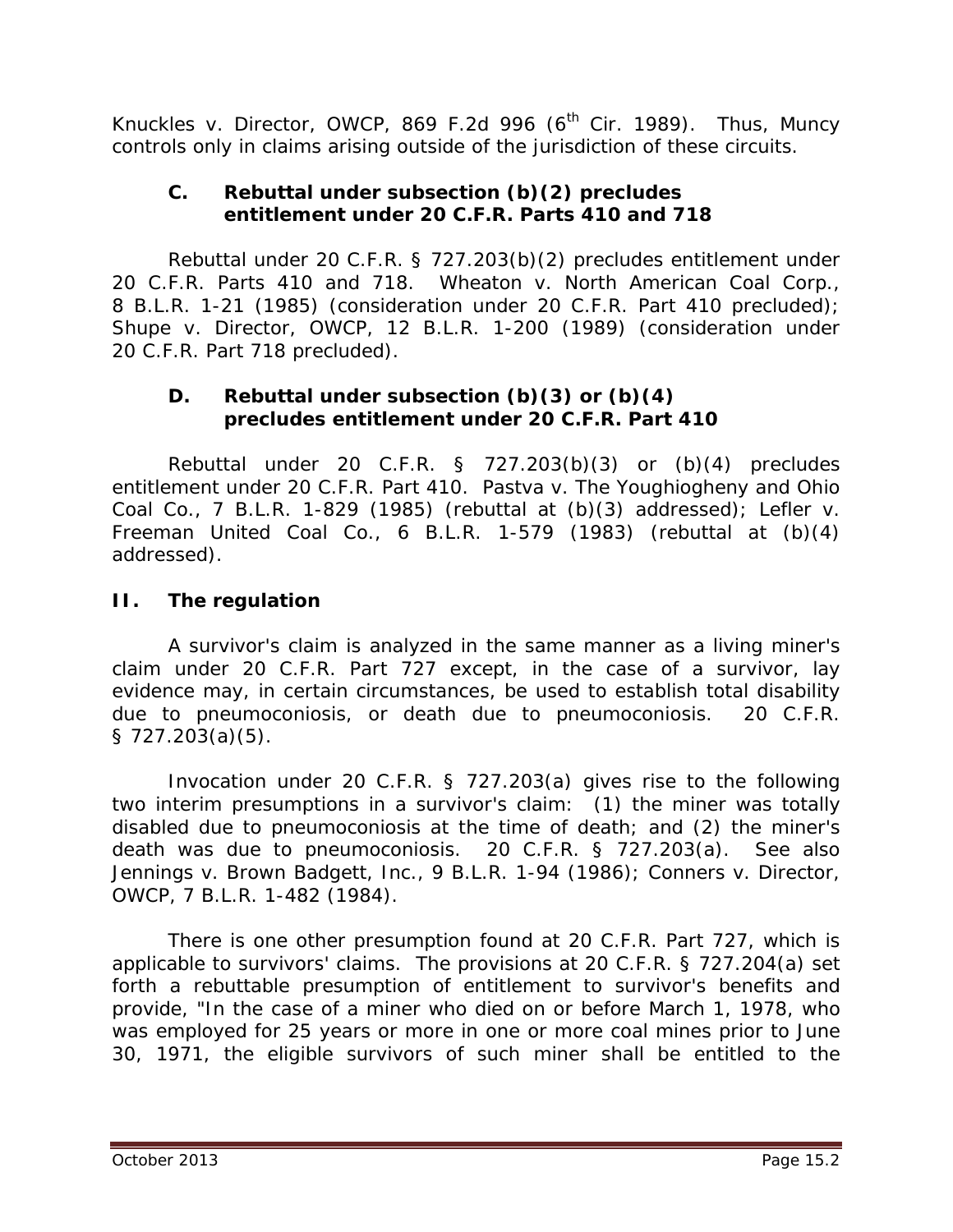payment of benefits, unless it is established at the time of death such miner was not partially or totally disabled due to pneumoconiosis." 20 C.F.R. § 727.204(a).

# **III. The interim presumptions**

#### **A. Methods of invocation**

Under 20 C.F.R. § 727.203(a), a miner who engaged in coal mine employment for at least ten years is presumed totally disabled due to coal workers' pneumoconiosis at the time of death, or is presumed due to coal workers' pneumoconiosis, if any one of the following medical criteria is met:

(1) an x-ray, autopsy, or biopsy establish the existence of pneumoconiosis;

(2) ventilatory studies establish the presence of a chronic respiratory or pulmonary disease;

(3) blood gas studies demonstrate the presence of an impairment in the transfer of oxygen; or

(4) other medical evidence establish the presence of a totally disabling respiratory or pulmonary impairment.

#### 20 C.F.R. § 727.203(a).

Satisfying the requirements of any one of the separate medical criteria is sufficient to invoke the interim presumption. As a result, the Fourth Circuit, in *Lagamba v. Consolidation Coal Co.*, 787 F.2d 172 (4<sup>th</sup> Cir. 1986), held it was error to not invoke the presumption based on positive x-ray evidence and qualifying blood gas studies, even though the autopsy report confirmed the cause of death as hepatitis and reported no evidence of pneumoconiosis. For a discussion regarding invocation under 20 C.F.R. § 727.203(a)(1)-(4), *see* Chapter 10.

#### **B. Lay evidence**

The provisions at 20 C.F.R. § 727.203(a)(5) permit invocation of the interim presumption in a survivor's claim where an affidavit of the survivor, or other persons with knowledge of the miner's physical condition, demonstrates the presence of a totally disabling respiratory or pulmonary impairment. However, there is conflict among the Board and circuit courts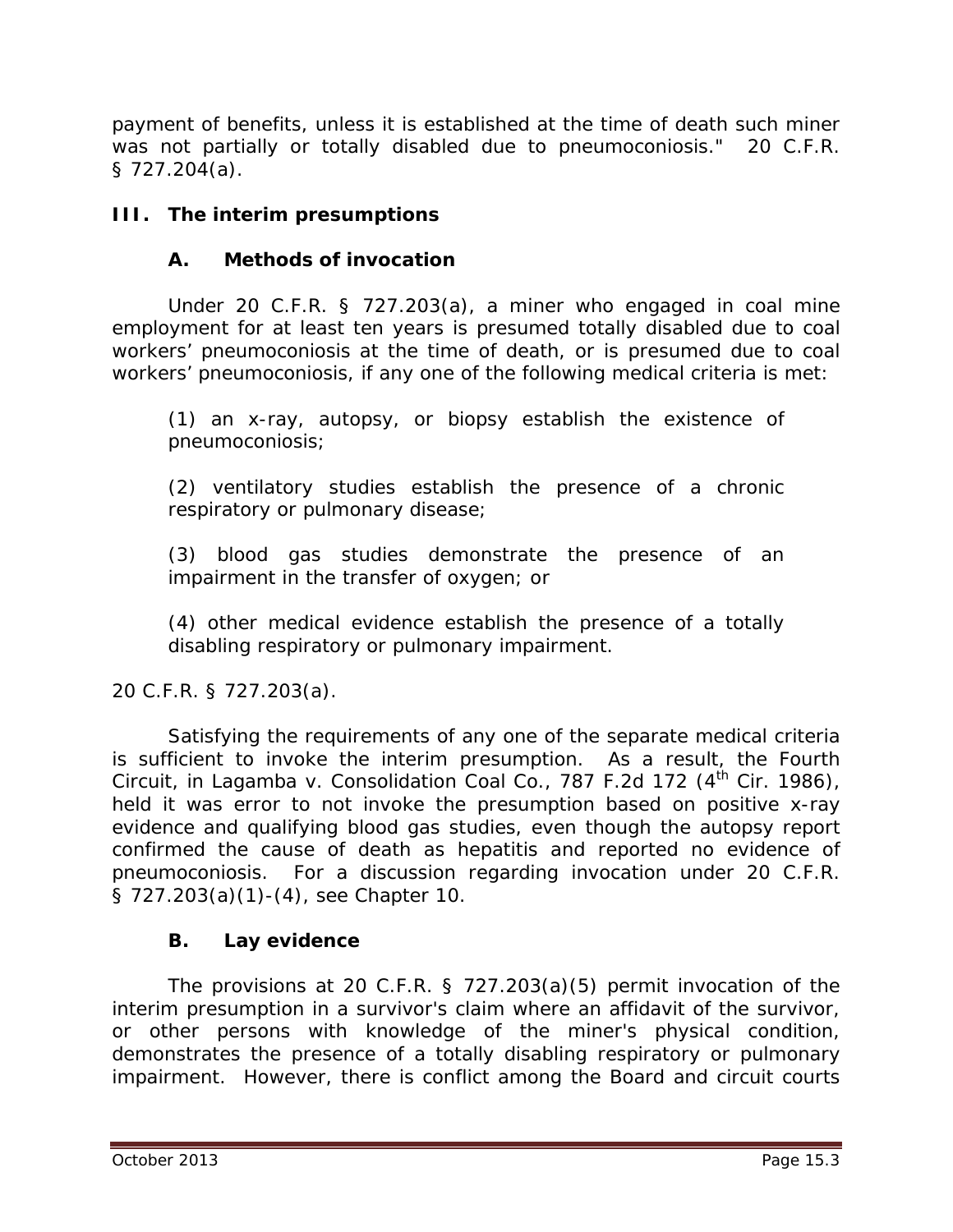of appeals regarding availability of 20 C.F.R. § 727.203(a)(5) as a means of invocation.

In *Pekala v. Director, OWCP*, 13 B.L.R. 1-1 (1989), the Board concluded 20 C.F.R. § 718.204(c)(5) is available in cases where the medical evidence of record does not *affirmatively establish* the absence of a lung disease. The Board declined, however, to rule on applicability of 20 C.F.R. § 718.204(c)(5), where the evidence is *insufficient to invoke* under subsections (a)(1)-(4). Although the decision in *Pekala* involved the lay evidence provisions at 20 C.F.R. § 718.204(c)(5), the Board held the same rule applies in cases adjudicated under 20 C.F.R. § 727.203(a)(5).

Some circuit courts of appeal hold, however, 20 C.F.R. § 727.203(a)(5) is available where the miner is deceased, and the medical evidence of record is *insufficient to invoke* the presumptions under 20 C.F.R. § 727.203(a)(1)-(4). *Hillibush v. Dept. of Labor*, 853 F.2d 197 (3rd Cir. 1988); *Cook v. Director, OWCP*, 901 F.2d 33 (4th Cir. 1990); *Collins v. Old Ben Coal Co.*, 861 F.2d 481 (7<sup>th</sup> Cir. 1988). And, the Sixth Circuit Court of Appeals holds 20 C.F.R. § 727.203(a)(5) is not available where there is medical evidence regarding the miner's pulmonary condition, even if such evidence is insufficient to invoke the presumptions through 20 C.F.R. § 727.203(a)(1)-(4). *Coleman v. Director, OWCP*, 829 F.2d 3 (6<sup>th</sup> Cir. 1987).

# **C. Rebuttal of the interim presumptions**

As with invocation of the interim presumptions, analysis under the rebuttal provisions in the survivor's claim is the same as for a living miner's claim recalling, however, that two presumptions must be rebutted when a survivor's claim is involved (total disability due to pneumoconiosis at the time of death, and death due to pneumoconiosis).

# **1. Methods of rebuttal**

The regulations at 20 C.F.R. § 727.203(b) provide the following four means of rebuttal: (1) the miner was in fact doing his or her usual coal mine work or comparable and gainful work at the time of death; (2) the miner was able to do his or her usual coal mine work, or comparable and gainful work at the time of death; (3) total disability or death did not arise in whole or in part out of coal mine employment; or (4) the miner did not suffer from pneumoconiosis. 20 C.F.R. § 727.203(b).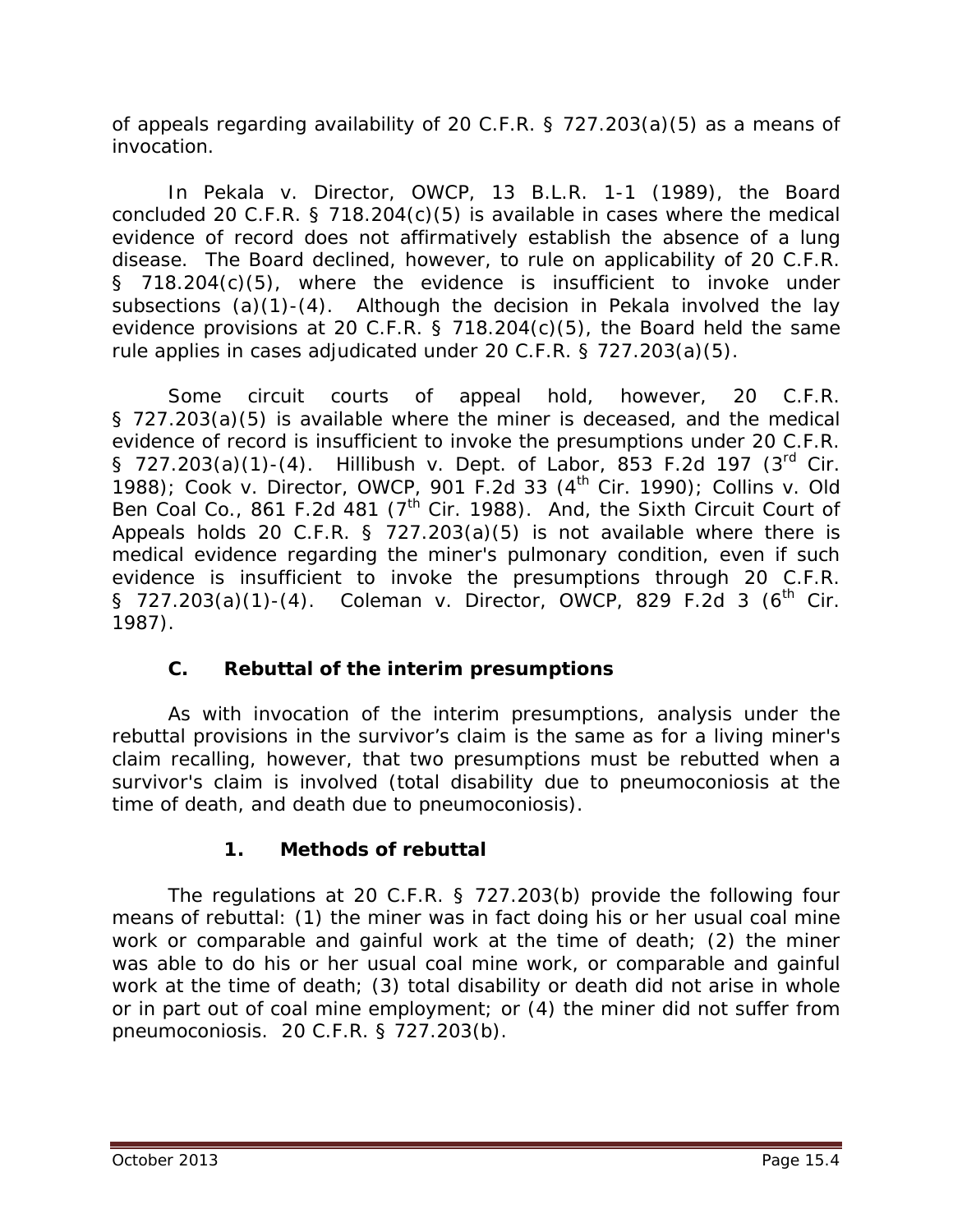# **2. Party opposing entitlement carries burden**

The party opposing entitlement carries the burden of establishing rebuttal of both presumptions by a preponderance of the evidence. *Conners v. Director, OWCP*, 7 B.L.R. 1-482 (1985). For a discussion of the proper standard to apply for each method of rebuttal, *see* Chapter 10.

# **3. Employment in mines at time of death**

Under 20 C.F.R. § 727.205, a deceased miner's employment in a mine at the time of death *shall not* be used as conclusive evidence that the miner was not totally disabled. In the case of a deceased miner who was employed in a coal mine at the time of death, all relevant evidence, including the circumstances of such employment and statements of the miner's spouse, shall be considered in determining whether the miner was totally disabled due to pneumoconiosis at the time of death. *See Conners v. Director, OWCP*, 7 B.L.R. 1-482 (1985).

However, in *Spadafore v. Director, OWCP*, 8 B.L.R. 1-82 (1985), since the miner was employed at the time of death and was performing his job adequately, working overtime, and rarely missing work on account of illness, the interim presumption totally disability due to pneumoconiosis at the time of death was rebutted under 20 C.F.R. § 727.203(b)(1). For further discussion of rebuttal under 20 C.F.R. Part 727, *see* Chapter 10.

#### **IV. Presumption of survivor's entitlement to benefits – 25 years or more of coal mine employment**

# **A. Requirements for invocation**

Under 20 C.F.R. § 727.204, in a case where the miner (1) died on or before March 1, 1978, and (2) was employed for 25 years in one or more coal mines prior to June 30, 1971, an eligible survivor of the miner shall be entitled to the payment of benefits unless, at the time of death, the miner was not partially or totally disabled due to pneumoconiosis. A miner is partially disabled if s/he had reduced ability to engage in his or her usual coal mine work, or comparable and gainful work as defined by 20 C.F.R. Part 718. *Prater v. Hite Preparation Co.*, 829 F.2d 1363 (6<sup>th</sup> Cir. 1987).